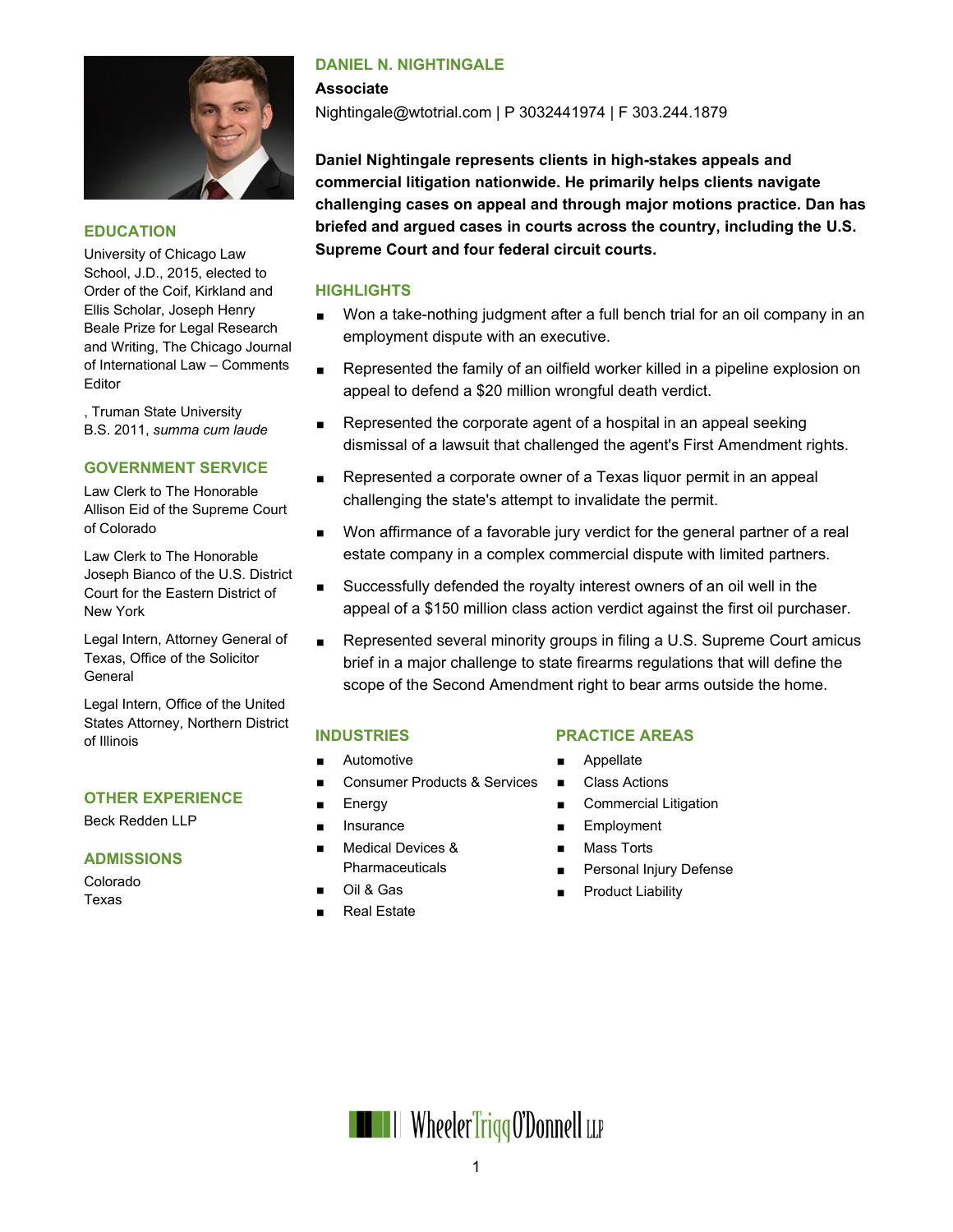# DANIEL N. NIGHTINGALE

#### **BIOGRAPHY**

Daniel Nightingale represents clients in high-stakes appeals and commercial litigation nationwide. He primarily helps clients navigate challenging cases on appeal and through major motions practice. Dan has briefed and argued cases in courts across the country, including the U.S. Supreme Court and four federal circuit courts.

In addition to his appellate practice, Dan also regularly supports trial teams with high level strategy, pre- and post-trial briefing, and complex legal analysis in order to maximize favorable results. He has also delivered opening statements, examined witnesses, and argued critical motions at trial.

Prior to joining WTO, Dan was an associate at a litigation boutique in Houston. He also served judicial clerkships in the Colorado Supreme Court and in the U.S. District Court for the Eastern District of New York.

#### **CASES**

- **Non reversal of multiple adverse rulings in the Fifth Circuit for a publisher raising** First Amendment challenges to state statutes that limit the distribution of information on 3-D printed firearms.
- Represented several minority groups in filing a U.S. Supreme Court amicus brief in a major challenge to state firearms regulations that will define the scope of the Second Amendment right to bear arms outside the home.
- **Successfully defended the royalty interest owners of an oil well in the appeal of a** \$150 million class action verdict against the first oil purchaser.
- **Non affirmance of a favorable jury verdict for the general partner of a real estate** company in a complex commercial dispute with limited partners.
- **Represented a corporate owner of a Texas liquor permit in an appeal challenging the** state's attempt to invalidate the permit.
- Represented the corporate agent of a hospital in an appeal seeking dismissal of a lawsuit that challenged the agent's First Amendment rights.
- **Represented the family of an oilfield worker killed in a pipeline explosion on appeal to** defend a \$20 million wrongful death verdict.
- **Non a take-nothing judgment after a full bench trial for an oil company in an** employment dispute with an executive.